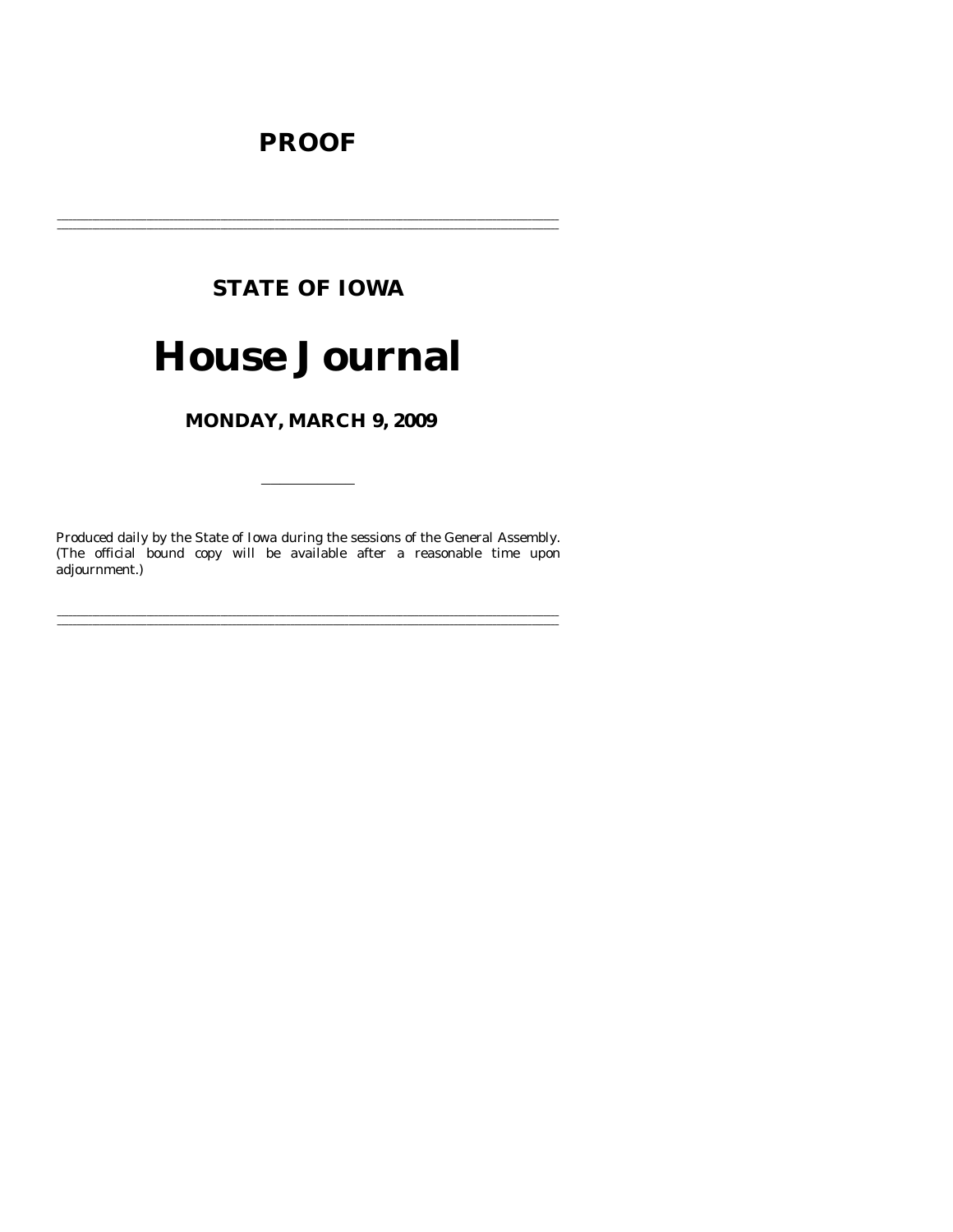# **JOURNAL OF THE HOUSE**

Fifty-seventh Calendar Day - Thirty-seventh Session Day

Hall of the House of Representatives Des Moines, Iowa, Monday, March 9, 2009

 The House met pursuant to adjournment at 1:18 p.m., Speaker Murphy in the chair.

 Prayer was offered by Reverend Brian Dellaert, pastor of six parishes in Hancock and Winnebago counties, St. Boniface Catholic Church in Garner is his home church. He was the guest of Representative Henry Rayhons of Hancock County.

# PLEDGE OF ALLEGIANCE

 The Pledge of Allegiance was led by a group from the Country Living Care Center in Tama. They were the guests of Representative Lance Horbach of Tama County.

The Journal of Friday, March 6, 2009 was approved.

# LEAVE OF ABSENCE

Leave of absence was granted as follows:

Heaton of Henry; Watts of Dallas for March 9 and March 10, 2009; Rants of Woodbury, for the week of March 9<sup>th</sup> through March 13, 2009, on request of Paulsen of Linn.

## INTRODUCTION OF BILLS

**[House File 604](http://coolice.legis.state.ia.us/Cool-ICE/default.asp?Category=billinfo&Service=Billbook&frame=1&GA=83&hbill=HF604)**, by Wagner, a bill for an act reducing the individual and corporate income tax rates and including an effective and applicability date provision.

Read first time and referred to committee on **ways and means.** 

**[House File 605](http://coolice.legis.state.ia.us/Cool-ICE/default.asp?Category=billinfo&Service=Billbook&frame=1&GA=83&hbill=HF605)**, by Wagner, a bill for an act making the services of certain executive search agencies and private employment agencies exempt from the sales tax and including effective and retroactive applicability date provisions.

Read first time and referred to committee on **ways and means.**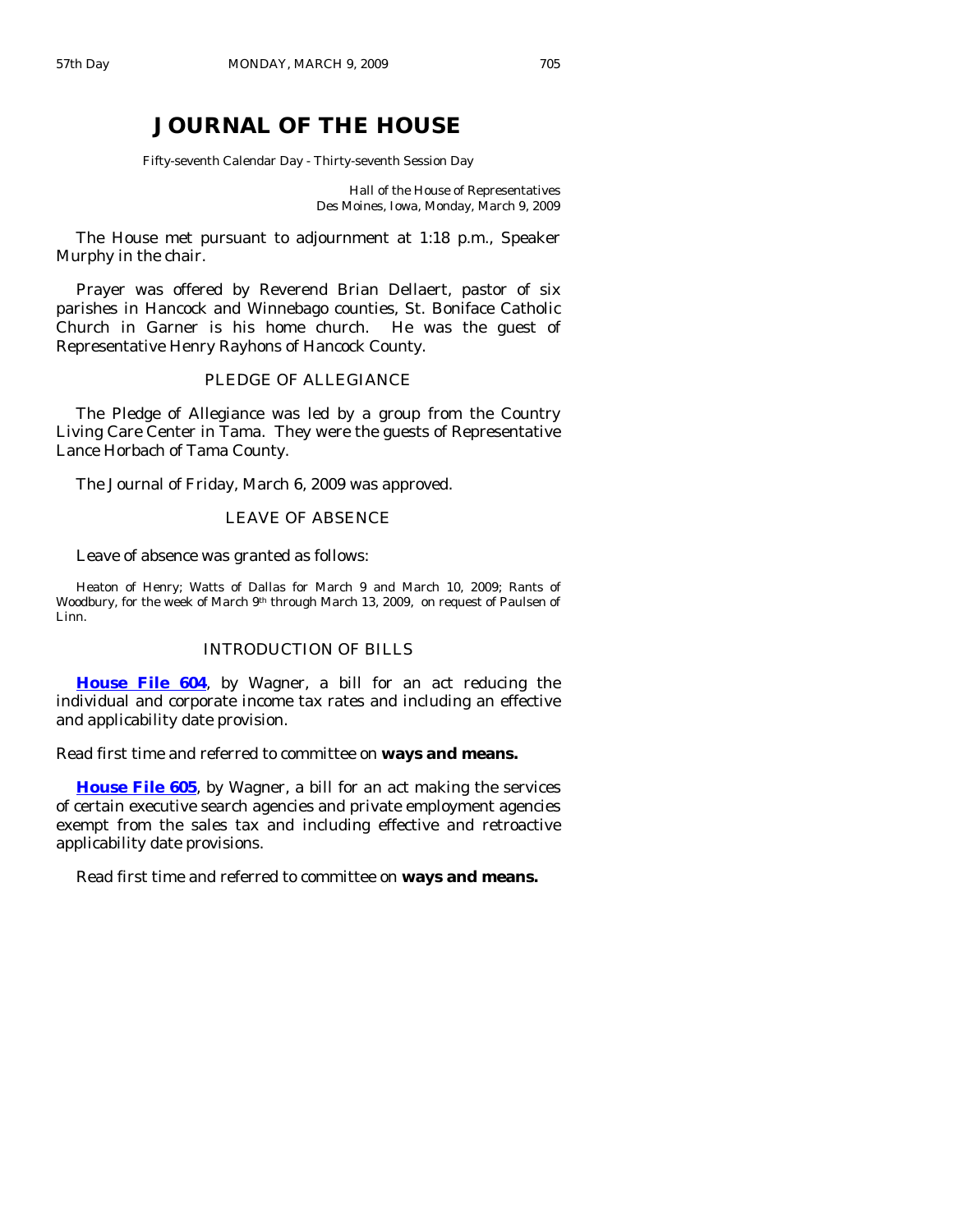**[House File 606](http://coolice.legis.state.ia.us/Cool-ICE/default.asp?Category=billinfo&Service=Billbook&frame=1&GA=83&hbill=HF606)**, by D. Olson, De Boef and Mertz, a bill for an act relating to administrative costs to support the watershed improvement review board.

Read first time and referred to committee on **agriculture.** 

**[House File 607](http://coolice.legis.state.ia.us/Cool-ICE/default.asp?Category=billinfo&Service=Billbook&frame=1&GA=83&hbill=HF607)**, by Heaton, a bill for an act requiring a study concerning the provision of child abuse information to juvenile court services.

Read first time and referred to committee on **human resources.** 

**[House File 608](http://coolice.legis.state.ia.us/Cool-ICE/default.asp?Category=billinfo&Service=Billbook&frame=1&GA=83&hbill=HF608)**, by Windschitl, a bill for an act relating to air quality testing.

 Read first time and referred to committee on **environmental protection.** 

**[House File 609](http://coolice.legis.state.ia.us/Cool-ICE/default.asp?Category=billinfo&Service=Billbook&frame=1&GA=83&hbill=HF609)**, by Alons, May, Forristall, Dolecheck, Sweeney, Koester, L. Miller, Tymeson and Schulte, a bill for an act making changes to the healthy kids Act and providing an effective date.

Read first time and referred to committee on **education.** 

**[House File 610](http://coolice.legis.state.ia.us/Cool-ICE/default.asp?Category=billinfo&Service=Billbook&frame=1&GA=83&hbill=HF610)**, by Kaufmann, a bill for an act relating to the delivery of certain notices provided by the department of transportation and authorizing the department to collect fees for the cost of providing certain notices.

Read first time and referred to committee on **transportation.** 

**[House File 611](http://coolice.legis.state.ia.us/Cool-ICE/default.asp?Category=billinfo&Service=Billbook&frame=1&GA=83&hbill=HF611)**, by Schulte, De Boef, Sorenson, Horbach, Arnold, Heaton, Baudler, Soderberg, Alons, Anderson, Sweeney, Cownie, Wagner, L. Miller, Helland, Grassley, Deyoe and Pettengill, a bill for an act modifying certain provisions relating to recounts of public offices and public measures.

Read first time and referred to committee on **state government.**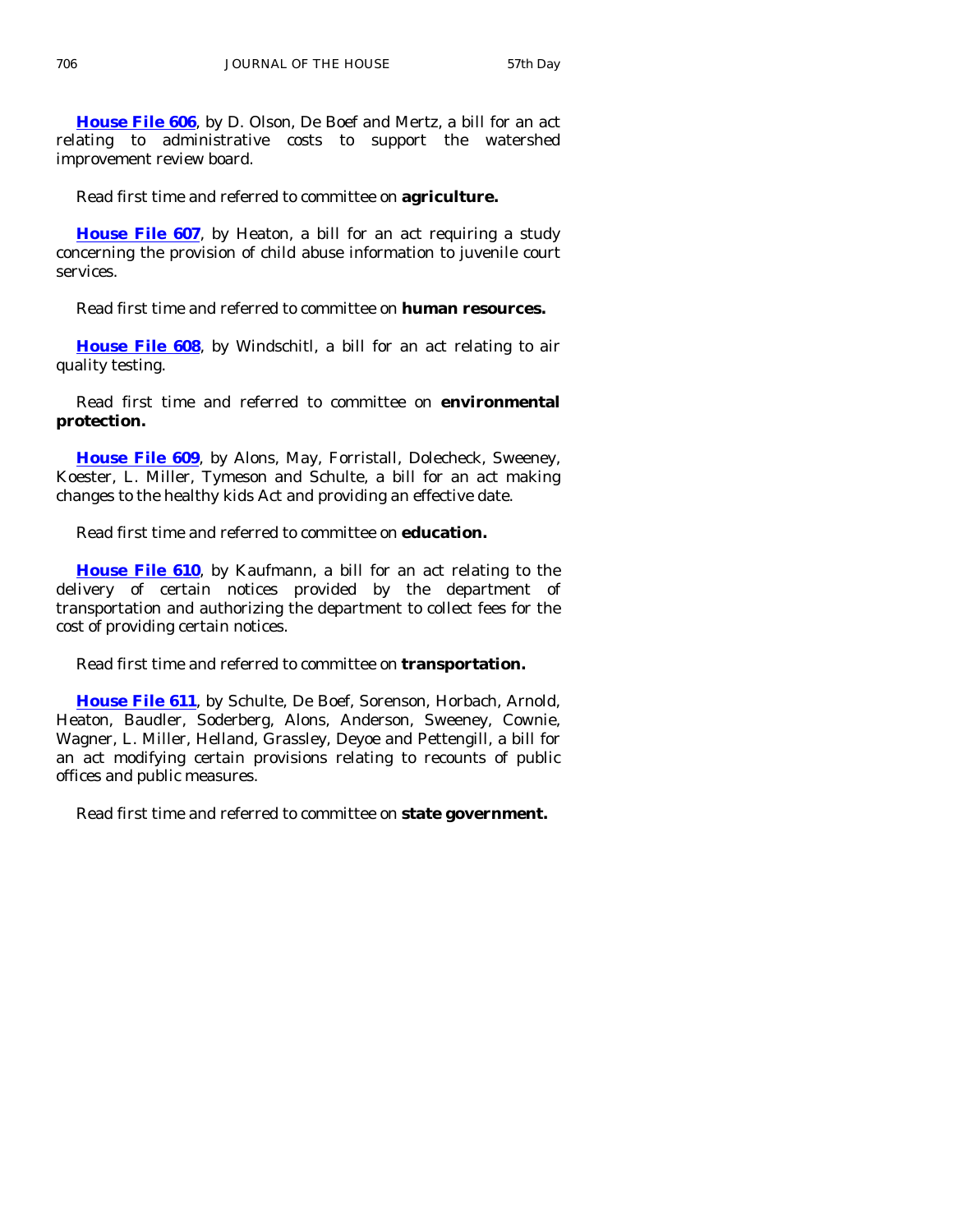**[House File 612](http://coolice.legis.state.ia.us/Cool-ICE/default.asp?Category=billinfo&Service=Billbook&frame=1&GA=83&hbill=HF612)**, by Heaton, a bill for an act prohibiting transfers of appropriations made for preschool foundation aid and including effective and retroactive applicability date provisions.

Read first time and referred to committee on **education.** 

**[House File 613](http://coolice.legis.state.ia.us/Cool-ICE/default.asp?Category=billinfo&Service=Billbook&frame=1&GA=83&hbill=HF613)**, by Tymeson, a bill for an act relating to property valuation for property tax purposes by modifying the definition of market value, requiring personal notice of certain equalization orders, and modifying the timeline of the property assessment protest process and including an applicability date.

Read first time and referred to committee on **ways and means.** 

**[House File 614](http://coolice.legis.state.ia.us/Cool-ICE/default.asp?Category=billinfo&Service=Billbook&frame=1&GA=83&hbill=HF614)**, by committee on local government, a bill for an act relating to county recorders by making changes to fees charged by the county recorder, information required to be endorsed on certain recorded documents and instruments, and standards for indexes maintained by the county recorder.

Read first time and placed on the **calendar.** 

**[House File 615](http://coolice.legis.state.ia.us/Cool-ICE/default.asp?Category=billinfo&Service=Billbook&frame=1&GA=83&hbill=HF615)**, by Isenhart, a bill for an act concerning labor management committees.

Read first time and referred to committee on **economic growth.** 

**[House File 616](http://coolice.legis.state.ia.us/Cool-ICE/default.asp?Category=billinfo&Service=Billbook&frame=1&GA=83&hbill=HF616)**, by Heddens, Wessel-Kroeschell and Deyoe, a bill for an act relating to certain witness information in the minutes of evidence filed with a trial information or indictment and providing an effective date.

Read first time and referred to committee on **judiciary.** 

**[House File 617](http://coolice.legis.state.ia.us/Cool-ICE/default.asp?Category=billinfo&Service=Billbook&frame=1&GA=83&hbill=HF617)**, by Pettengill and Cownie, a bill for an act relating to the providing of income tax, franchise tax, premium tax, and moneys and credits tax credits for employers paying part of their employees' student loans and including a retroactive applicability date provision.

Read first time and referred to committee on **ways and means.**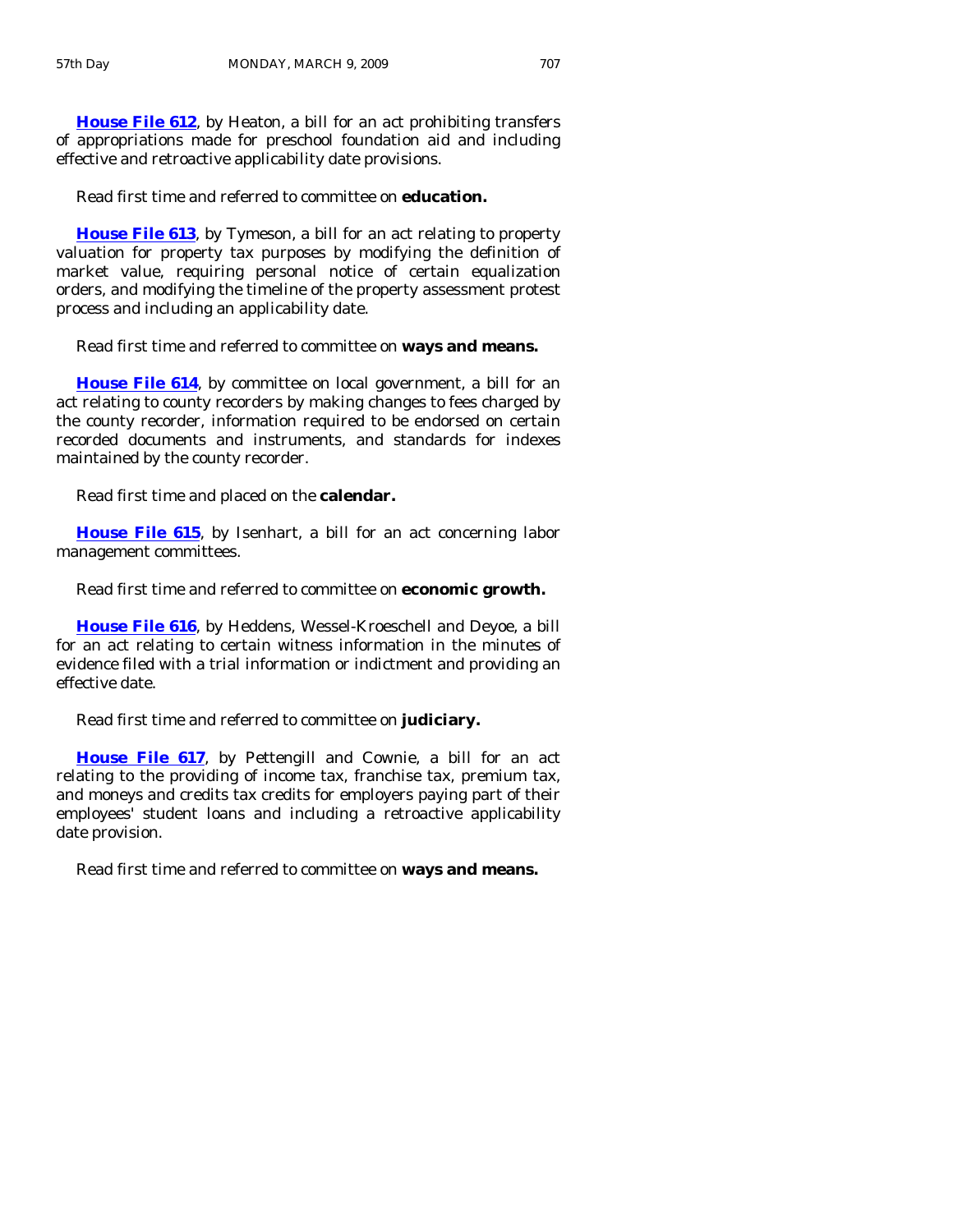**[House File 618](http://coolice.legis.state.ia.us/Cool-ICE/default.asp?Category=billinfo&Service=Billbook&frame=1&GA=83&hbill=HF618)**, by committee on labor, a bill for an act relating to the duties of the labor commissioner pursuant to wage payment collection and child labor law enforcement, and providing penalties.

Read first time and placed on the **calendar.** 

**[House File 619](http://coolice.legis.state.ia.us/Cool-ICE/default.asp?Category=billinfo&Service=Billbook&frame=1&GA=83&hbill=HF619)**, by Ford, a bill for an act relating to urban renewal and tax increment financing, and including effective date and applicability date provisions.

# Read first time and referred to committee on **local government.**

**[House File 620](http://coolice.legis.state.ia.us/Cool-ICE/default.asp?Category=billinfo&Service=Billbook&frame=1&GA=83&hbill=HF620)**, by Ford, a bill for an act establishing market factor teacher incentives for school district attendance centers located in areas that have high rates of crime and making an appropriation.

Read first time and referred to committee on **education.** 

**[House File 621](http://coolice.legis.state.ia.us/Cool-ICE/default.asp?Category=billinfo&Service=Billbook&frame=1&GA=83&hbill=HF621)**, by Schulte, a bill for an act allowing the court to order a person charged with or convicted of a violation of a no-contact order or a protective order in domestic abuse cases to be supervised by an electronic tracking and monitoring system.

Read first time and referred to committee on **judiciary.** 

**[House File 622](http://coolice.legis.state.ia.us/Cool-ICE/default.asp?Category=billinfo&Service=Billbook&frame=1&GA=83&hbill=HF622)**, by Ford, a bill for an act relating to the confidentiality of patient prescription information and providing for a penalty.

Read first time and referred to committee on **human resources.** 

**[House File 623](http://coolice.legis.state.ia.us/Cool-ICE/default.asp?Category=billinfo&Service=Billbook&frame=1&GA=83&hbill=HF623)**, by committee on economic growth, a bill for an act relating to unemployment insurance benefits and compliance with federal law regarding and in order to qualify for funding, and including an appropriation and effective and applicability dates.

Read first time and placed on the **calendar.**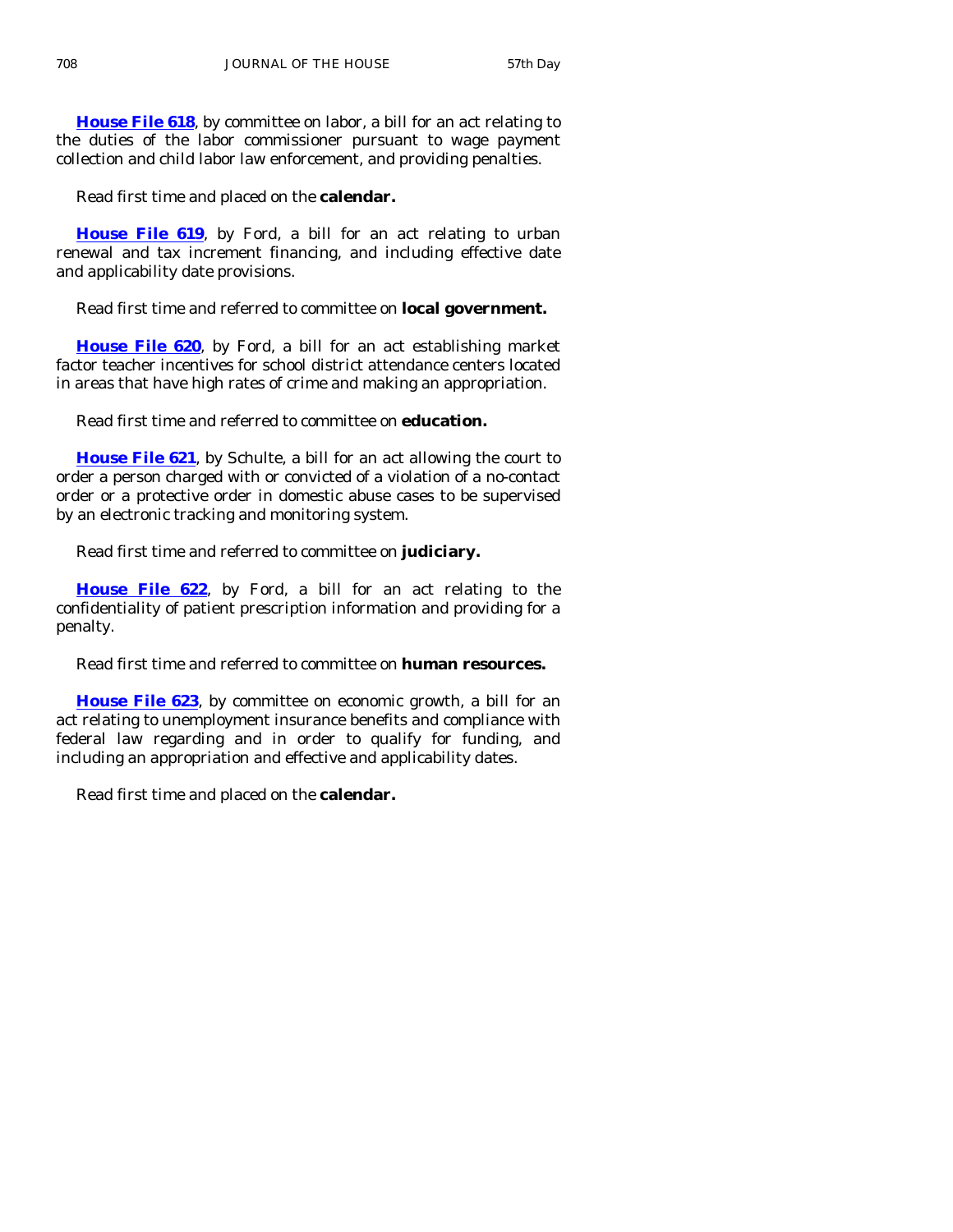# SENATE MESSAGES CONSIDERED

**[Senate File 209](http://coolice.legis.state.ia.us/Cool-ICE/default.asp?Category=billinfo&Service=Billbook&frame=1&GA=83&hbill=SF209),** by committee on judiciary, a bill for an act relating to the practices and procedures of the department of public safety and other law enforcement agencies, including building inspections, controlled substance detection training, and criminal history data storage.

Read first time and referred to committee on **public safety.** 

**[Senate File 225](http://coolice.legis.state.ia.us/Cool-ICE/default.asp?Category=billinfo&Service=Billbook&frame=1&GA=83&hbill=SF225)**, by committee on state government, a bill for an act allowing the purchase of service credit under the statewide fire and police retirement system for prior service under the retirement system.

Read first time and referred to committee on **state government.** 

**[Senate File 229](http://coolice.legis.state.ia.us/Cool-ICE/default.asp?Category=billinfo&Service=Billbook&frame=1&GA=83&hbill=SF229)**, by committee on judiciary, a bill for an act relating to elections or appointments to a county magistrate appointing commission.

Read first time and referred to committee on **judiciary.** 

**[Senate File 236](http://coolice.legis.state.ia.us/Cool-ICE/default.asp?Category=billinfo&Service=Billbook&frame=1&GA=83&hbill=SF236)**, by committee on human resources, a bill for an act relating to psychiatric medical institution for children services and providing an effective date.

Read first time and referred to committee on **human resources.** 

**[Senate File 241](http://coolice.legis.state.ia.us/Cool-ICE/default.asp?Category=billinfo&Service=Billbook&frame=1&GA=83&hbill=SF241)**, by committee on veterans affairs, a bill for an act correcting references in the Code relating to the United States department of veterans affairs.

Read first time and **passed on file.** 

# [HOUSE FILE 313](http://coolice.legis.state.ia.us/Cool-ICE/default.asp?Category=billinfo&Service=Billbook&frame=1&GA=83&hbill=HF313) REFERRED

The Speaker announced that [House File 313](http://coolice.legis.state.ia.us/Cool-ICE/default.asp?Category=billinfo&Service=Billbook&frame=1&GA=83&hbill=HF313), previously placed on the **calendar** was referred to committee on **appropriations**.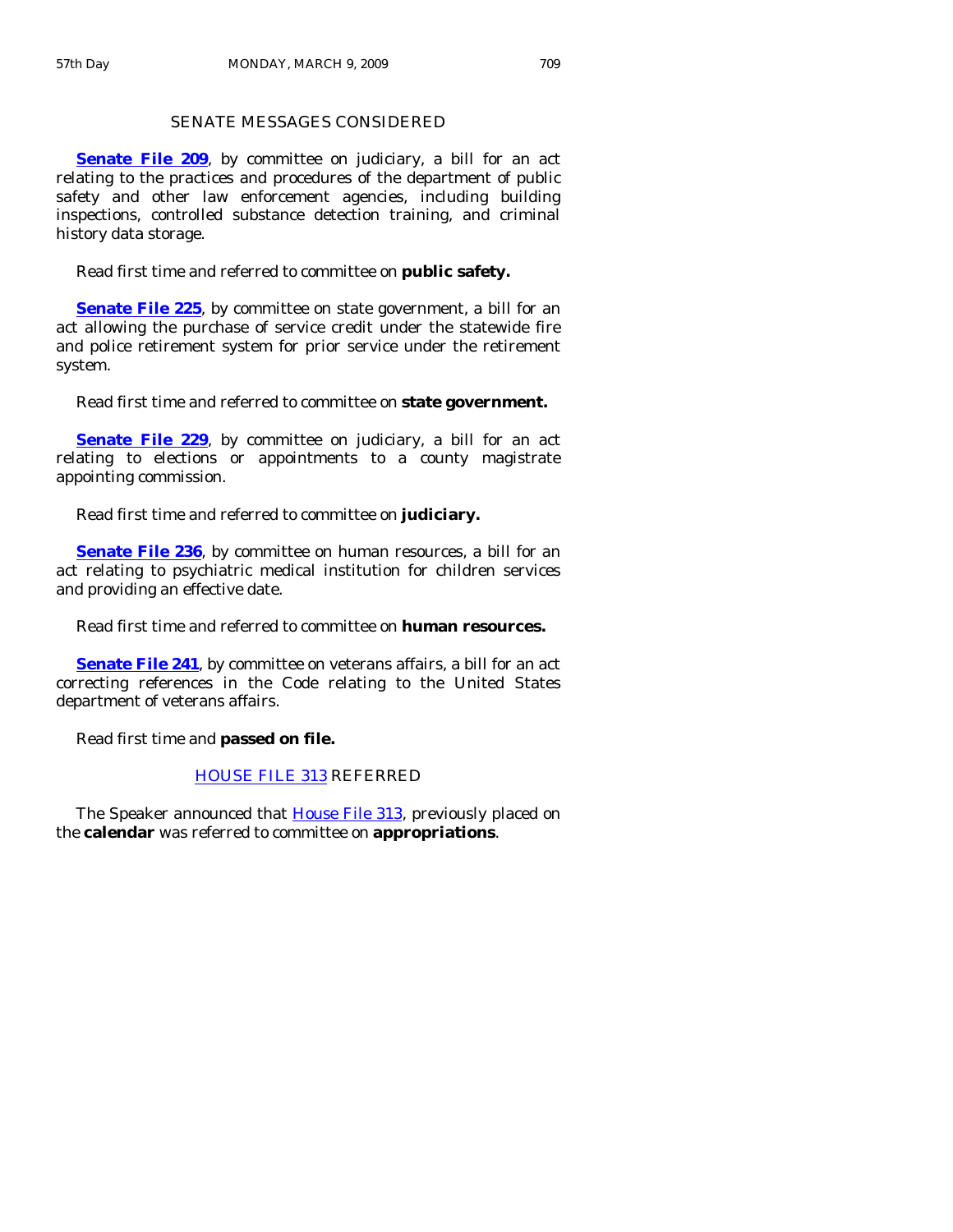# [SENATE FILE 199](http://coolice.legis.state.ia.us/Cool-ICE/default.asp?Category=billinfo&Service=Billbook&frame=1&GA=83&hbill=SF199) REREFERRED

The Speaker announced that **[Senate File 199](http://coolice.legis.state.ia.us/Cool-ICE/default.asp?Category=billinfo&Service=Billbook&frame=1&GA=83&hbill=SF199)**, previously referred to committee on **judiciary** was **passed on file**.

# BILLS SIGNED BY THE GOVERNOR

 A communication was received from the Governor announcing that on March 6, 2009, he approved and transmitted to the Secretary of State the following bills:

[Senate File 51](http://coolice.legis.state.ia.us/Cool-ICE/default.asp?Category=billinfo&Service=Billbook&frame=1&GA=83&hbill=SF51), an Act relating to electronic filing of campaign finance disclosure statements and reports by certain political committees and providing an effective date.

[Senate File 52,](http://coolice.legis.state.ia.us/Cool-ICE/default.asp?Category=billinfo&Service=Billbook&frame=1&GA=83&hbill=SF52) an Act relating to ethics regulations for the executive branch, legislative branch, and local officials and employees.

# CERTIFICATES OF RECOGNITION

 MR. SPEAKER: The Chief Clerk of the House respectfully reports that certificates of recognition have been issued as follows.

# MARK W. BRANDSGARD Chief Clerk of the House

- 2009\2594 Dewey and Jan Sample Jr., Sioux City For celebrating their  $60<sup>th</sup>$ wedding anniversary.
- 2009\2595 Gordon (Curly) Hummel, Sioux City For celebrating his 80th birthday.
- 2009\2596 Beverly Junck, Sioux City For celebrating her 85th birthday.
- 2009\2597 Mildred Witt, Reinbeck For celebrating her  $100<sup>th</sup>$  birthday.
- 2009\2598 George and Dorothy Van Beek, Rock Valley For celebrating their 60th wedding anniversary.

#### SUBCOMMITTEE ASSIGNMENTS

#### **[House File 523](http://coolice.legis.state.ia.us/Cool-ICE/default.asp?Category=billinfo&Service=Billbook&frame=1&GA=83&hbill=HF523)**

Transportation: Wenthe, Chair; D. Olson and Worthan.

#### **[House File 530](http://coolice.legis.state.ia.us/Cool-ICE/default.asp?Category=billinfo&Service=Billbook&frame=1&GA=83&hbill=HF530)**

Labor: R. Olson, Chair; Horbach and Hunter.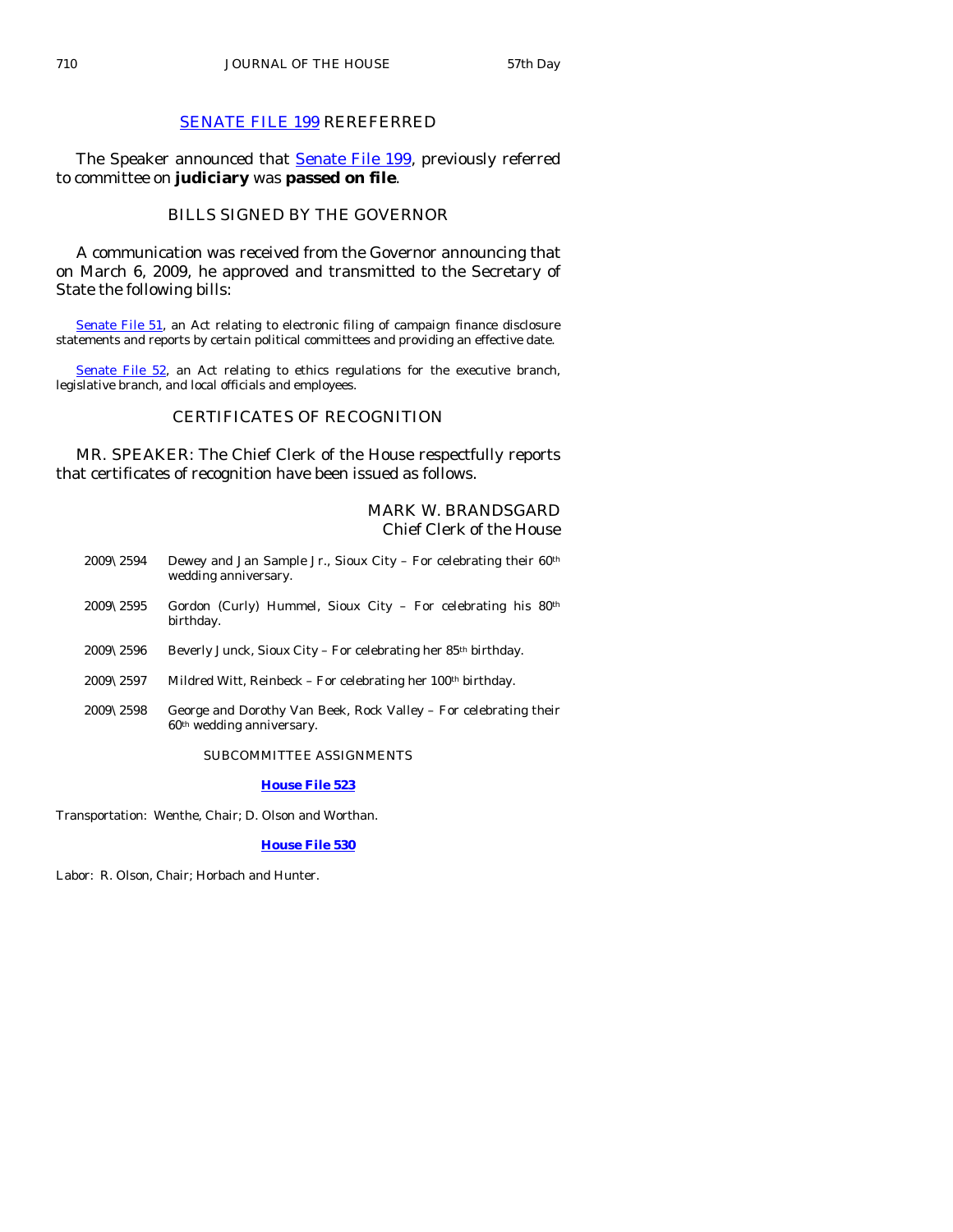#### **[House File 533](http://coolice.legis.state.ia.us/Cool-ICE/default.asp?Category=billinfo&Service=Billbook&frame=1&GA=83&hbill=HF533)**

Transportation: Whitaker, Chair; Quirk and Roberts.

#### **[House File 536](http://coolice.legis.state.ia.us/Cool-ICE/default.asp?Category=billinfo&Service=Billbook&frame=1&GA=83&hbill=HF536)**

Transportation: Quirk, Chair; Kelley and Tjepkes.

#### **[House File 570](http://coolice.legis.state.ia.us/Cool-ICE/default.asp?Category=billinfo&Service=Billbook&frame=1&GA=83&hbill=HF570)**

Transportation: Wenthe, Chair; May and Quirk.

#### **[House File 573](http://coolice.legis.state.ia.us/Cool-ICE/default.asp?Category=billinfo&Service=Billbook&frame=1&GA=83&hbill=HF573)**

Local Government: D. Taylor, Chair; Schueller and Wagner.

#### **[House File 574](http://coolice.legis.state.ia.us/Cool-ICE/default.asp?Category=billinfo&Service=Billbook&frame=1&GA=83&hbill=HF574)**

Agriculture: Zirkelbach, Chair; S. Olson and Wenthe.

#### **[House File 577](http://coolice.legis.state.ia.us/Cool-ICE/default.asp?Category=billinfo&Service=Billbook&frame=1&GA=83&hbill=HF577)**

Environmental Protection: D. Olson, Chair; Kearns and S. Olson.

#### **[House File 583](http://coolice.legis.state.ia.us/Cool-ICE/default.asp?Category=billinfo&Service=Billbook&frame=1&GA=83&hbill=HF583)**

State Government: Cohoon, Chair; Isenhart, Quirk, Roberts and Struyk.

# **[House File 584](http://coolice.legis.state.ia.us/Cool-ICE/default.asp?Category=billinfo&Service=Billbook&frame=1&GA=83&hbill=HF584)**

State Government: Cohoon, Chair; Beard and Roberts.

#### **[House File 585](http://coolice.legis.state.ia.us/Cool-ICE/default.asp?Category=billinfo&Service=Billbook&frame=1&GA=83&hbill=HF585)**

Environmental Protection: Kearns, Chair; Hagenow and Whitead.

#### **[House File 586](http://coolice.legis.state.ia.us/Cool-ICE/default.asp?Category=billinfo&Service=Billbook&frame=1&GA=83&hbill=HF586)**

Human Resources: Smith, Chair; Forristall and Heddens.

#### **[House File 599](http://coolice.legis.state.ia.us/Cool-ICE/default.asp?Category=billinfo&Service=Billbook&frame=1&GA=83&hbill=HF599)**

State Government: Lensing, Chair; Drake and Mascher.

# **[House File 602](http://coolice.legis.state.ia.us/Cool-ICE/default.asp?Category=billinfo&Service=Billbook&frame=1&GA=83&hbill=HF602)**

State Government: Isenhart, Chair; Frevert and Kaufmann.

#### **[Senate File 117](http://coolice.legis.state.ia.us/Cool-ICE/default.asp?Category=billinfo&Service=Billbook&frame=1&GA=83&hbill=SF117) Reassigned**

Transportation: Quirk, Chair; Wagner and Whitaker.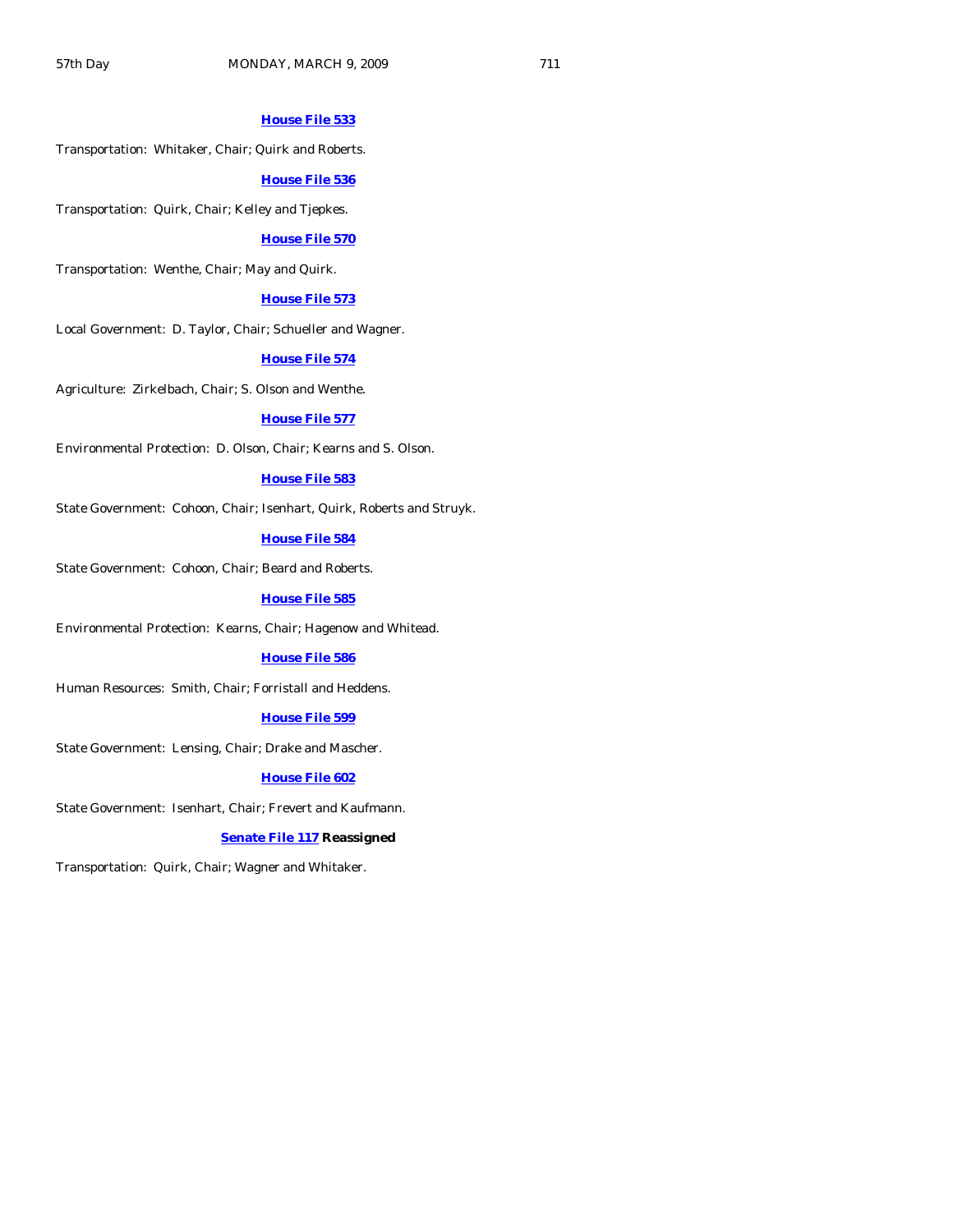#### HOUSE STUDY BILL SUBCOMMITTEE ASSIGNMENT

## **[House Study Bill 262](http://coolice.legis.state.ia.us/Cool-ICE/default.asp?Category=billinfo&Service=Billbook&frame=1&GA=83&hbill=HSB262)**

Commerce: Reasoner, Chair; Jacoby and Sorenson.

# HOUSE STUDY BILL COMMITTEE ASSIGNMENTS

# **[H.S.B. 263](http://coolice.legis.state.ia.us/Cool-ICE/default.asp?Category=billinfo&Service=Billbook&frame=1&GA=83&hbill=HSB263) Judiciary**

Relating to statutory corrections which may adjust language to reflect current practices, insert earlier omissions, delete redundancies and inaccuracies, delete temporary language, resolve inconsistencies and conflicts, update ongoing provisions, or remove ambiguities, and including effective and applicability date provisions.

## **[H.S.B. 264](http://coolice.legis.state.ia.us/Cool-ICE/default.asp?Category=billinfo&Service=Billbook&frame=1&GA=83&hbill=HSB264) Environmental Protection**

Relating to wastewater treatment.

# **[H.S.B. 265](http://coolice.legis.state.ia.us/Cool-ICE/default.asp?Category=billinfo&Service=Billbook&frame=1&GA=83&hbill=HSB265) Rebuild Iowa and Disaster Recovery**

Requesting the legislative council to authorize a study of the county emergency management system for the 2009 interim.

# COMMITTEE RECOMMENDATIONS

 MR. SPEAKER: The Chief Clerk of the House respectfully reports that the following committee recommendations have been received and are on file in the office of the Chief Clerk.

# MARK W. BRANDSGARD Chief Clerk of the House

#### COMMITTEE ON JUDICIARY

**[House File 266,](http://coolice.legis.state.ia.us/Cool-ICE/default.asp?Category=billinfo&Service=Billbook&frame=1&GA=83&hbill=HF266)** a bill for an act relating to recording proceedings before a magistrate.

Fiscal Note is not required.

Recommended **Do Pass** March 5, 2009.